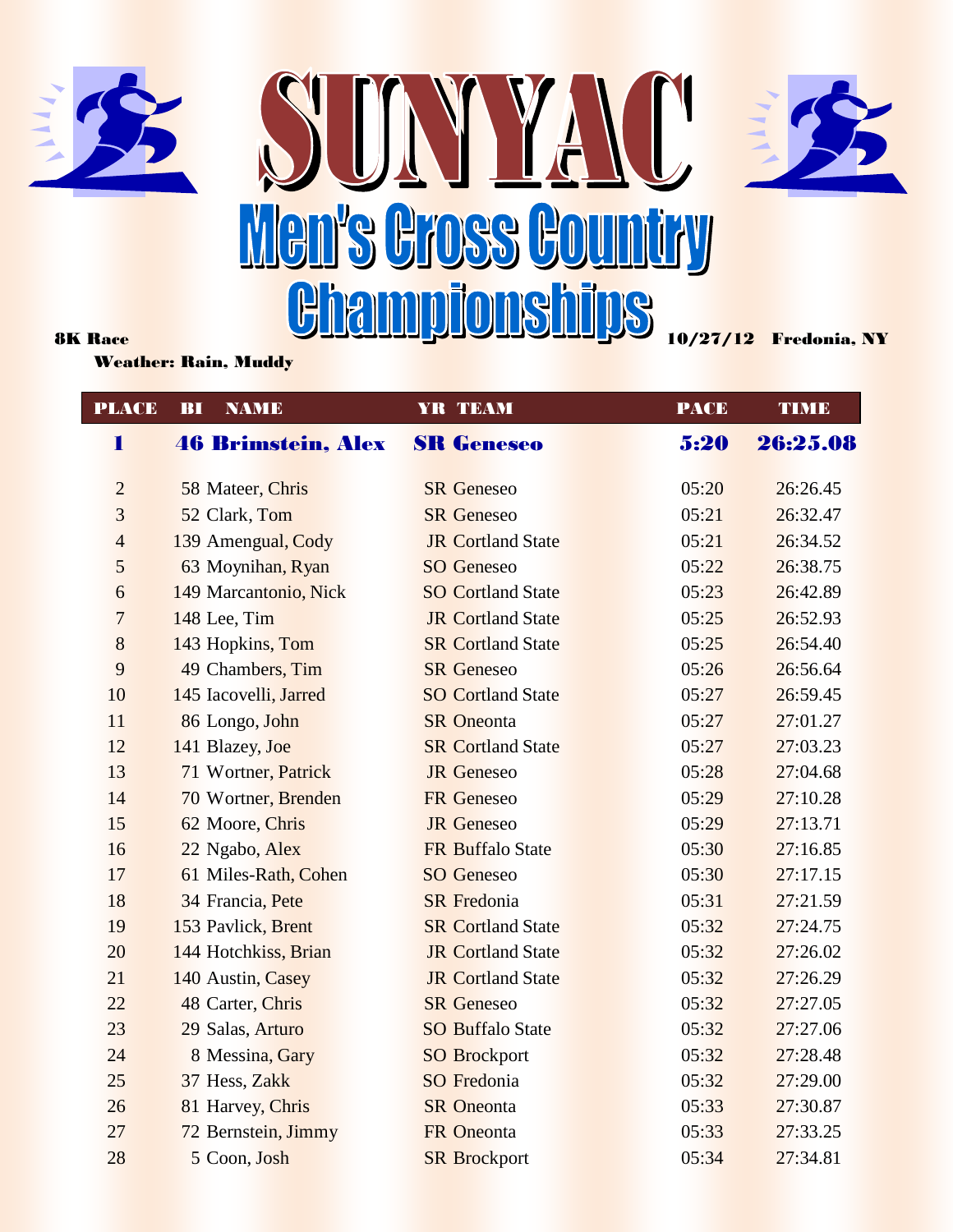| 29 | 108 Martin, Chris                | <b>SR Plattsburgh State</b> | 05:34 | 27:36.01 |
|----|----------------------------------|-----------------------------|-------|----------|
| 30 | 57 Harmon, Rob                   | <b>SR</b> Geneseo           | 05:34 | 27:38.19 |
| 31 | 18 Bumkuth, Jiak                 | FR Buffalo State            | 05:35 | 27:42.01 |
| 32 | 112 Schram, Michael              | <b>SR Plattsburgh State</b> | 05:36 | 27:44.90 |
| 33 | 74 Bohunicky, Andrew             | <b>SO</b> Oneonta           | 05:37 | 27:49.95 |
| 34 | 110 Millar, Ryan                 | <b>SR Plattsburgh State</b> | 05:37 | 27:53.35 |
| 35 | 41 Mulcahy, Collin               | FR Fredonia                 | 05:38 | 27:54.75 |
| 36 | 82 Haskins, Tom                  | <b>JR</b> Oneonta           | 05:38 | 27:55.64 |
| 37 | 113 Shearer, Adam                | <b>JR Plattsburgh State</b> | 05:38 | 27:56.63 |
| 38 | Pilecki, Kyle<br>25              | <b>JR Buffalo State</b>     | 05:38 | 27:57.06 |
| 39 | Cody, Liam<br>53                 | <b>SO</b> Geneseo           | 05:39 | 27:59.77 |
| 40 | 154 Perry, Ryan                  | <b>JR Cortland State</b>    | 05:39 | 28:00.84 |
| 41 | 44 Whittemore, Steve             | <b>JR</b> Fredonia          | 05:39 | 28:03.53 |
| 42 | 92<br>Todorov, Mitch             | <b>JR</b> Oneonta           | 05:40 | 28:05.89 |
| 43 | Delligatti, Michael<br>77        | <b>FR</b> Oneonta           | 05:40 | 28:06.68 |
| 44 | 103 Rozler, Jeff                 | <b>SR Oswego State</b>      | 05:40 | 28:07.55 |
| 45 | 9<br>Ross, Casey                 | <b>SR Brockport</b>         | 05:40 | 28:08.80 |
| 46 | 87<br>Murphy, Conor              | FR Oneonta                  | 05:41 | 28:09.83 |
| 47 | Foster, Kyle<br>17               | <b>SO Buffalo State</b>     | 05:41 | 28:10.78 |
| 48 | 59<br>Mateer, Tim                | <b>SO</b> Geneseo           | 05:42 | 28:14.07 |
| 49 | 137 Scher, Mike                  | <b>SO SUNY New Paltz</b>    | 05:42 | 28:14.60 |
| 50 | 128 Gorski, Rob                  | <b>JR SUNY New Paltz</b>    | 05:42 | 28:14.98 |
| 51 | 156 Ray, Joe                     | <b>SO Cortland State</b>    | 05:42 | 28:17.85 |
| 52 | 104 Sweet, Ben                   | <b>SR Oswego State</b>      | 05:44 | 28:25.64 |
| 53 | 105 Adickes, Rich                | <b>SR Plattsburgh State</b> | 05:44 | 28:25.83 |
| 54 | 90 Romeo, Anthony                | <b>SR</b> Oneonta           | 05:44 | 28:27.76 |
| 55 | Chapman, Joe<br>50               | <b>FR</b> Geneseo           | 05:44 | 28:28.10 |
| 56 | Krautwurst, Jake<br>39           | <b>SR</b> Fredonia          | 05:44 | 28:28.50 |
| 57 | $\overline{7}$<br>Matthews, Nate | <b>JR</b> Brockport         | 05:45 | 28:32.00 |
| 58 | Collins, Kyle<br>32              | FR Fredonia                 | 05:46 | 28:34.66 |
| 59 | Didas, Mike<br>78                | <b>SO</b> Oneonta           | 05:46 | 28:34.69 |
| 60 | Rushok, Jeremy<br>27             | <b>FR Buffalo State</b>     | 05:46 | 28:35.28 |
| 61 | 161 Simeone, Dominic             | <b>SO Cortland State</b>    | 05:46 | 28:38.63 |
| 62 | 10 Vogan, Brian                  | <b>JR</b> Brockport         | 05:47 | 28:39.04 |
| 63 | 155 Pungello, Steven             | <b>SO Cortland State</b>    | 05:47 | 28:43.11 |
| 64 | Quinn, Jared<br>26               | <b>JR Buffalo State</b>     | 05:48 | 28:45.35 |
| 65 | 28<br>Ryan, Ken                  | FR Buffalo State            | 05:49 | 28:49.87 |
| 66 | Abad, Chaz<br>45                 | <b>SO</b> Geneseo           | 05:49 | 28:50.66 |
| 67 | McConnell, Trever<br>19          | <b>SO Buffalo State</b>     | 05:49 | 28:50.77 |
| 68 | Reynolds, Ben<br>89              | <b>SR</b> Oneonta           | 05:49 | 28:52.48 |
|    |                                  |                             |       |          |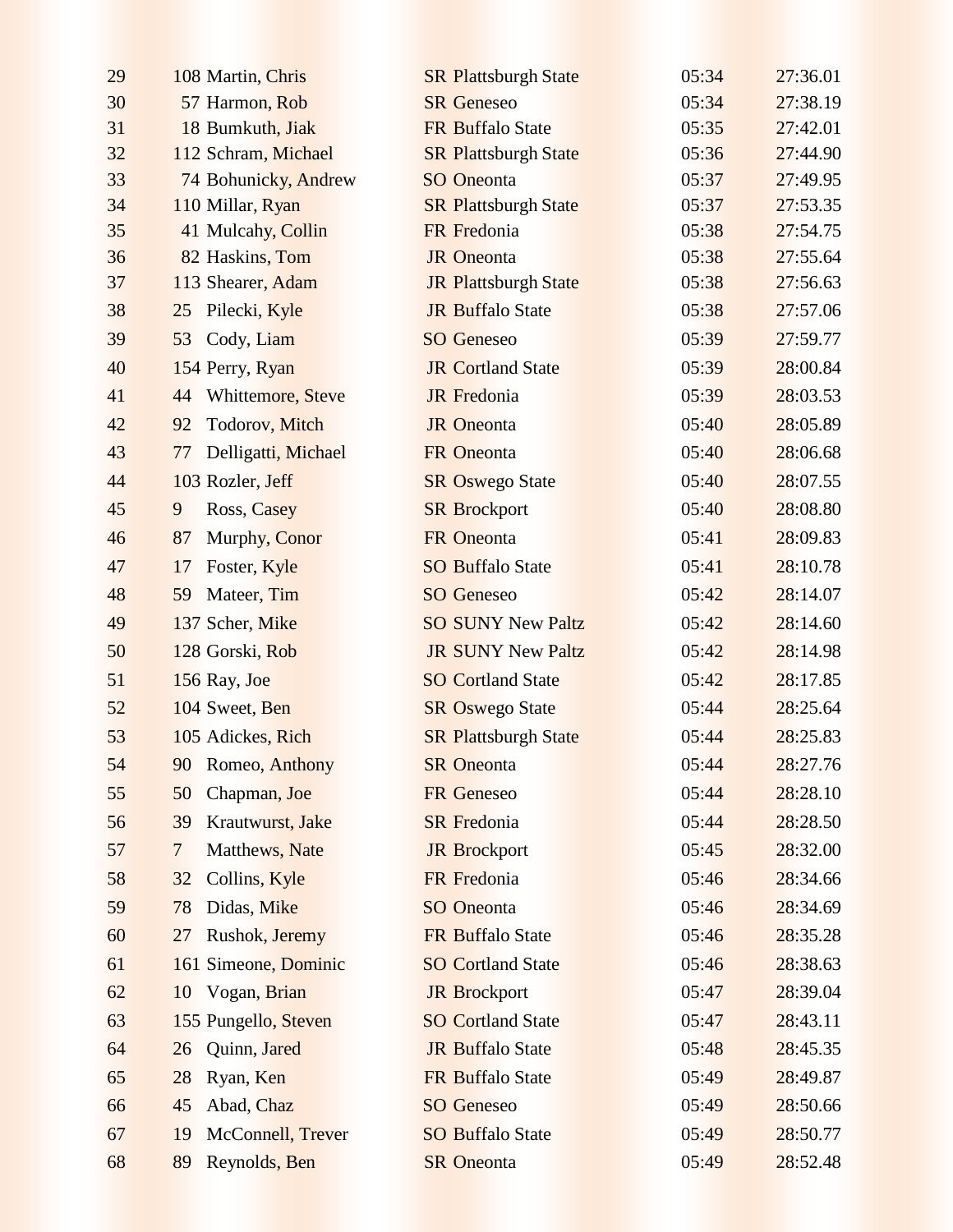| 69  | 85 Laroe, Matt                  | <b>GR</b> Oneonta        | 05:50 | 28:54.90 |
|-----|---------------------------------|--------------------------|-------|----------|
| 70  | 100 Montesano, Nick             | <b>SO Oswego State</b>   | 05:50 | 28:55.55 |
| 71  | 31 Bennett, Jack                | <b>SR</b> Fredonia       | 05:50 | 28:55.65 |
| 72  | 129 Greenberg, Josh             | FR SUNY New Paltz        | 05:50 | 28:57.29 |
| 73  | 43<br>Szukala, Josh             | FR Fredonia              | 05:50 | 28:57.88 |
| 74  | Yockel, Brandon<br>12           | <b>SO Brockport</b>      | 05:51 | 28:59.29 |
| 75  | Murray, Kevin<br>21             | <b>FR Buffalo State</b>  | 05:51 | 28:59.88 |
| 76  | 135 Raab, Jeff                  | <b>SR SUNY New Paltz</b> | 05:51 | 29:01.47 |
| 77  | 125 Corrigan, Terence           | <b>JR SUNY New Paltz</b> | 05:53 | 29:11.00 |
| 78  | 159 Shulock, Gavin              | <b>FR Cortland State</b> | 05:54 | 29:14.57 |
| 79  | Kane, Sam<br>84                 | <b>SO</b> Oneonta        | 05:54 | 29:16.05 |
| 80  | 33<br>Crise, Alex               | FR Fredonia              | 05:54 | 29:18.00 |
| 81  | Archie, Damian<br>94            | <b>JR Oswego State</b>   | 05:55 | 29:18.95 |
| 82  | 106 Flach, Jason                | FR Plattsburgh State     | 05:55 | 29:19.44 |
| 83  | <b>Becker</b> , Austin<br>14    | <b>FR Buffalo State</b>  | 05:55 | 29:20.33 |
| 84  | Wilbur, Chris<br>11             | <b>SR Brockport</b>      | 05:55 | 29:23.20 |
| 85  | Geraci, Donato<br>80            | <b>SO</b> Oneonta        | 05:56 | 29:24.45 |
| 86  | 134 Paolozzi, Nick              | <b>JR SUNY New Paltz</b> | 05:56 | 29:26.59 |
| 87  | Hayward, Cal<br>35              | <b>JR</b> Fredonia       | 05:56 | 29:27.34 |
| 88  | 40<br>Mintz, Jesse              | <b>JR</b> Fredonia       | 05:57 | 29:28.34 |
| 89  | Hayward, Connor<br>36           | FR Fredonia              | 05:57 | 29:28.80 |
| 90  | 96<br>Gilyard, Kyle             | <b>JR Oswego State</b>   | 05:57 | 29:32.16 |
| 91  | 123 Albers, Ben                 | <b>JR SUNY New Paltz</b> | 05:58 | 29:36.05 |
| 92  | 98<br>Lyons, Sean               | FR Oswego State          | 05:59 | 29:39.54 |
| 93  | Chirico, Alex<br>$\overline{4}$ | <b>SR Brockport</b>      | 06:00 | 29:45.18 |
| 94  | 127 Gannon, Shawn               | <b>SR SUNY New Paltz</b> | 06:00 | 29:45.42 |
| 95  | 131 Huebler, Tyler              | FR SUNY New Paltz        | 06:00 | 29:45.46 |
| 96  | Baker, Andrew<br>$\mathbf{1}$   | <b>JR</b> Brockport      | 06:02 | 29:53.13 |
| 97  | Kovalovsky, Jed<br>38           | <b>SO</b> Fredonia       | 06:02 | 29:53.62 |
| 98  | Coyle, Brian<br>95              | <b>JR Oswego State</b>   | 06:04 | 30:03.90 |
| 99  | Kane, Thorin<br>97              | <b>SR Oswego State</b>   | 06:04 | 30:04.59 |
| 100 | 133 Mulvey, Jeremy              | <b>SO SUNY New Paltz</b> | 06:07 | 30:19.38 |
| 101 | Bender, Gabe<br>$\overline{2}$  | <b>FR</b> Brockport      | 06:08 | 30:24.96 |
| 102 | 102 Reinsdorf, Nick             | <b>SO Oswego State</b>   | 06:08 | 30:27.18 |
| 103 | 124 Cohen, Ethan                | <b>SR SUNY New Paltz</b> | 06:09 | 30:31.29 |
| 104 | Chenez, Zachary<br>15           | FR Buffalo State         | 06:10 | 30:34.60 |
| 105 | 111 Rose, Zach                  | FR Plattsburgh State     | 06:12 | 30:44.11 |
| 106 | Berney, Grant<br>3              | <b>FR Brockport</b>      | 06:13 | 30:51.32 |
| 107 | Swartz, Casey<br>42             | FR Fredonia              | 06:14 | 30:56.68 |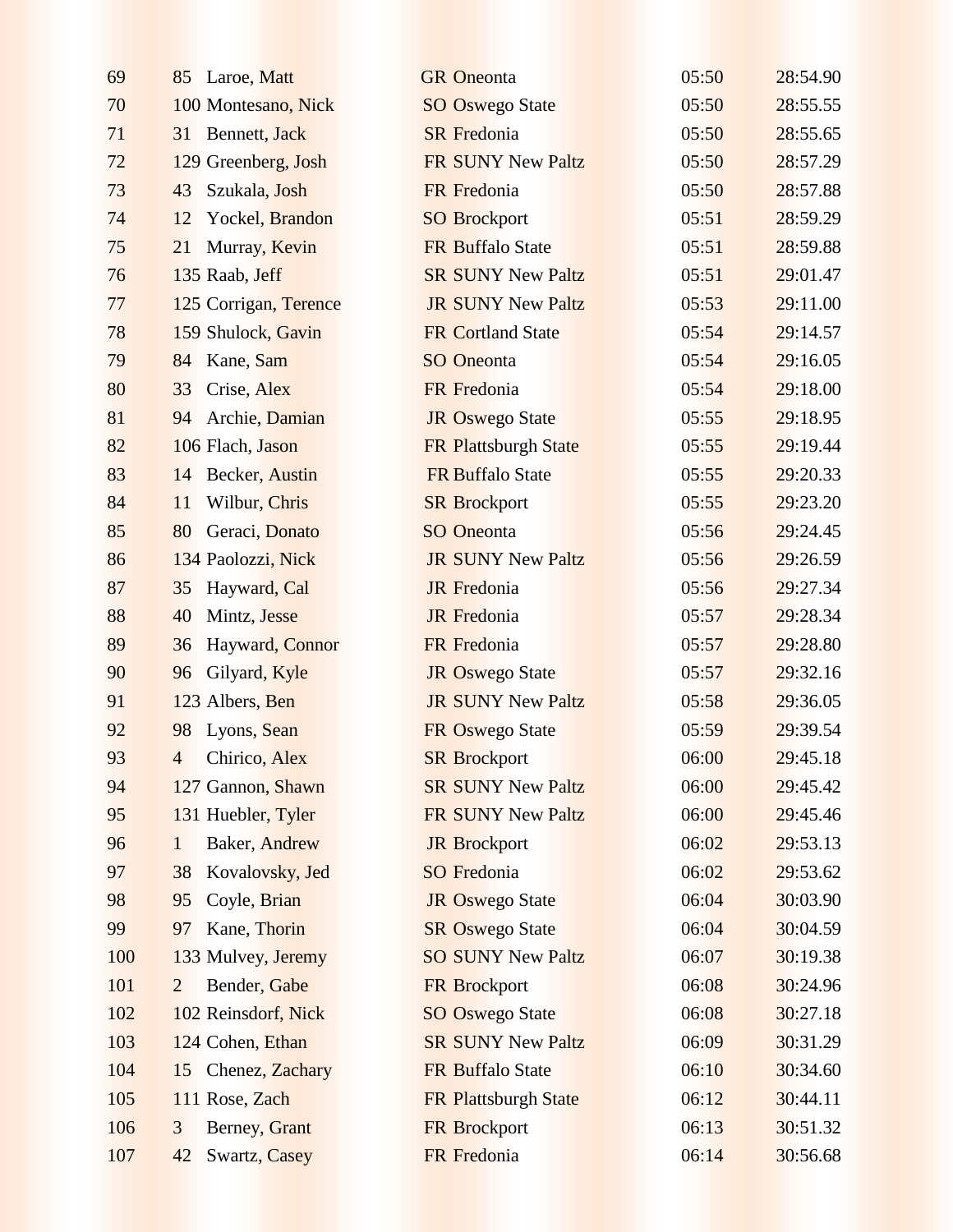| 108 | 126 Farragher, Mathew | <b>FR SUNY New Paltz</b> | 06:17 | 31:11.24 |
|-----|-----------------------|--------------------------|-------|----------|
| 109 | 136 Ruppel, Brendan   | FR SUNY New Paltz        | 06:19 | 31:19.33 |
| 110 | 120 Rafter, Joseph    | <b>SO Potsdam</b>        | 06:19 | 31:20.26 |
| 111 | 101 Oetinger, Nick    | <b>JR Oswego State</b>   | 06:24 | 31:46.99 |
| 112 | 115 Demand, Dalijah   | <b>JR</b> Potsdam        | 06:29 | 32:08.56 |
| 113 | Griffith, Steven<br>6 | <b>SO Brockport</b>      | 06:34 | 32:35.62 |
| 114 | Merrit, Alex<br>99    | FR Oswego State          | 06:36 | 32:45.19 |
| 115 | 16 Clemons, Chris     | <b>JR Buffalo State</b>  | 06:39 | 33:00.63 |
| 116 | 13 Basic, Zane        | <b>SR Buffalo State</b>  | 06:53 | 34:10.66 |
| 117 | 116 Doane, Jonathan   | <b>SO</b> Potsdam        | 06:57 | 34:28.58 |
| 118 | 119 Lang, Adam        | <b>SO</b> Potsdam        | 07:05 | 35:08.23 |
| 119 | 130 Griffin, Omar     | <b>JR SUNY New Paltz</b> | 07:09 | 35:28.41 |
| 120 | 117 Fanion, Zach      | <b>FR</b> Potsdam        | 07:13 | 35:48.05 |
| 121 | 122 Wunsch, Brett     | <b>SO Potsdam</b>        | 07:23 | 36:39.20 |
|     |                       |                          |       |          |

## TEAM SCORE

| l. | <b>Geneseo</b>        |     |                   |          | <b>Total: Points 20</b> |  |
|----|-----------------------|-----|-------------------|----------|-------------------------|--|
|    | <b>PLACE</b>          | BI  | <b>NAME</b>       | TIME     |                         |  |
|    |                       | 46  | Brimstein, Alex   | 26:25.08 | Scorer                  |  |
|    | $\overline{2}$        | 58  | Mateer, Chris     | 26:26.45 | Scorer                  |  |
|    | 3                     | 52  | Clark, Tom        | 26:32.47 | Scorer                  |  |
|    | 5                     | 63  | Moynihan, Ryan    | 26:38.75 | Scorer                  |  |
|    | 9                     | 49  | Chambers, Tim     | 26:56.64 | Scorer                  |  |
|    | 13                    | 71  | Wortner, Patrick  | 27:04.68 | Displacer               |  |
|    | 14                    | 70  | Wortner, Brenden  | 27:10.28 | <b>Displacer</b>        |  |
| 2. | <b>Cortland State</b> |     |                   |          | <b>Total: Points 35</b> |  |
|    | <b>PLACE</b>          | BI  | <b>NAME</b>       | TIME     |                         |  |
|    | $\overline{4}$        | 139 | Amengual, Cody    | 26:34.52 | Scorer                  |  |
|    | 6                     | 149 | Marcantonio, Nick | 26:42.89 | Scorer                  |  |
|    | $\tau$                | 148 | Lee, Tim          | 26:52.93 | Scorer                  |  |
|    | 8                     | 143 | Hopkins, Tom      | 26:54.40 | Scorer                  |  |
|    | 10                    | 145 | Iacovelli, Jarred | 29:59.45 | Scorer                  |  |
|    | 12                    | 141 | Blazey, Joe       | 27:03.23 | <b>Displace</b>         |  |
|    | 17                    | 153 | Pavick, Brent     | 27:24.75 | <b>Displacei</b>        |  |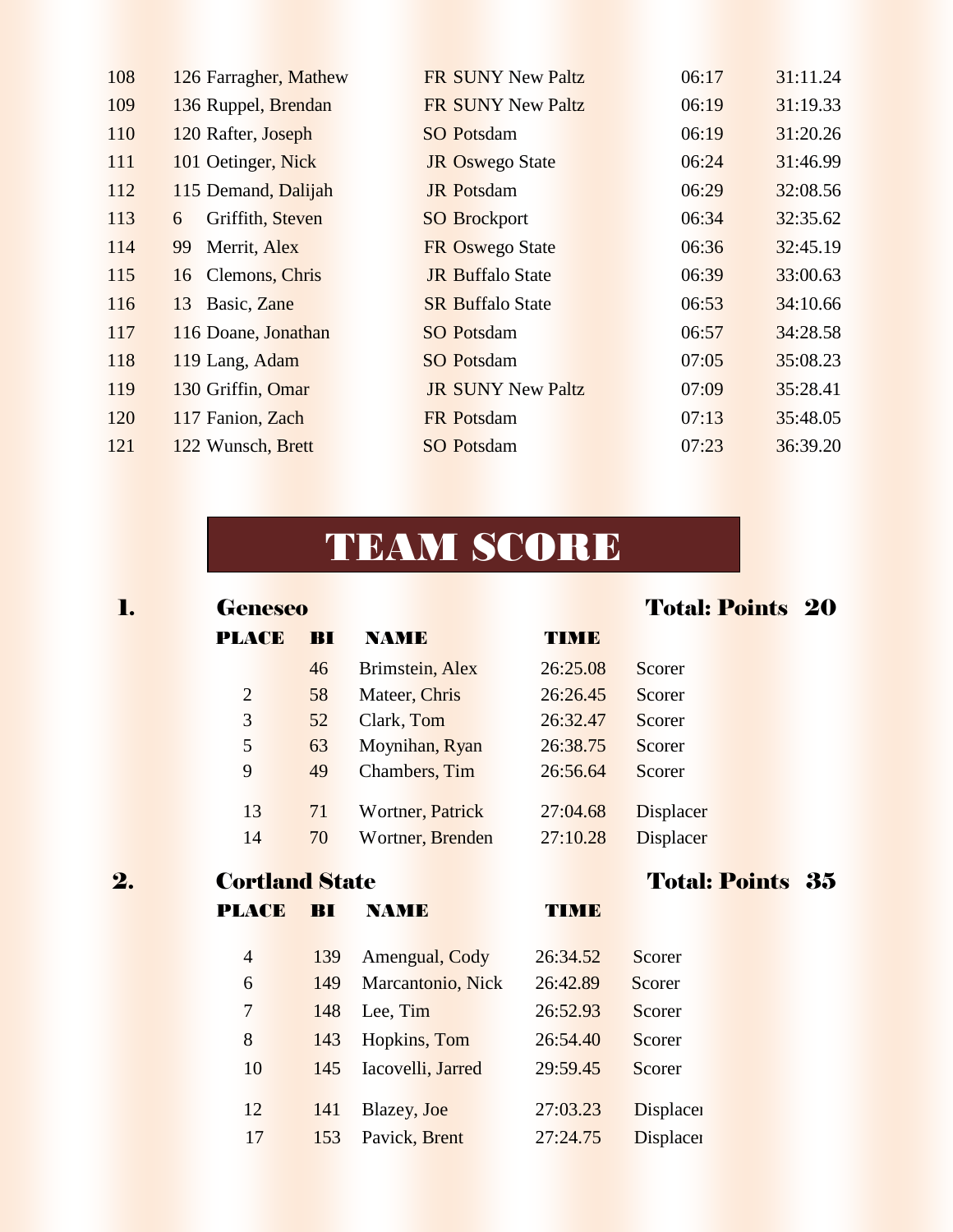| 3. | <b>Oneonta</b>           |     |                     |          | <b>Total: Points III</b> |            |
|----|--------------------------|-----|---------------------|----------|--------------------------|------------|
|    | <b>PLACE</b>             | BI  | <b>NAME</b>         | TIMB     |                          |            |
|    | 11                       | 86  | Longo, John         | 27:01.27 | Scorer                   |            |
|    | 21                       | 81  | Harvey, Chris       | 27:30.87 | Scorer                   |            |
|    | 22                       | 72  | Bernstein, Jimmy    | 27:33.25 | Scorer                   |            |
|    | 27                       | 74  | Bohunicky, Andrew   | 27:49.95 | Scorer                   |            |
|    | 30                       | 82  | Haskins, Tom        | 27:55.64 | Scorer                   |            |
|    | 34                       | 92  | Todorov, Mitch      | 28:05.89 | Displacer                |            |
|    | 35                       | 77  | Delligatti, Michael | 28:06.68 | <b>Displacer</b>         |            |
|    | <b>Buffalo State</b>     |     |                     |          | <b>Total: Points 128</b> |            |
|    | <b>PLACE</b>             | BI  | <b>NAME</b>         | TIMB     |                          |            |
|    | 15                       | 22  | Ngabo, ALex         | 27:16.85 | Scorer                   |            |
|    | 18                       | 29  | Salas, Atruro       | 27:27.06 | Scorer                   |            |
|    | 25                       | 18  | Jiak, Bumkuth       | 27:42.01 | Scorer                   |            |
|    | 32                       | 25  | Pilecki, Kyle       | 27:57.06 | Scorer                   |            |
|    | 38                       | 17  | Foster, Kyle        | 28:10.76 | Scorer                   |            |
|    | 46                       | 27  | Rushok, Jeremy      | 28:35.28 | <b>Displacer</b>         |            |
|    | 48                       | 26  | Quinn, Jared        | 28:45.35 | <b>Displacer</b>         |            |
| 5. | Fredonia                 |     |                     |          | <b>Total: Points 141</b> |            |
|    | PLACE                    | BI  | <b>NAME</b>         | TIME     |                          |            |
|    | 16                       | 34  | Francia, Pete       | 27:21.59 | Scorer                   |            |
|    | 20                       | 37  | Hess, Zekk          | 27:29.00 | Scorer                   |            |
|    | 29                       | 41  | Mulcahy, Colin      | 27:54.75 | Scorer                   |            |
|    | 33                       | 44  | Whittemore, Steve   | 28:03.53 | Scorer                   |            |
|    | 43                       | 39  | Krautwrust, Jake    | 28:28.50 | Scorer                   |            |
|    | 45                       | 32  | Collins, Kyle       | 28:34.66 | <b>Displacer</b>         |            |
|    | 50                       | 31  | Bennett, Jack       | 28:55.65 | <b>Displacer</b>         |            |
| 6. | <b>Plattsburgh State</b> |     |                     |          | <b>Total: Points</b>     | <b>151</b> |
|    | <b>PLACE</b>             | BI  | <b>NAME</b>         | TIME     |                          |            |
|    | 24                       | 108 | Martin, Chris       | 27:36.01 | Scorer                   |            |
|    | 26                       | 112 | Schram, Michael     | 27:44.90 | Scorer                   |            |
|    | 28                       | 110 | Millar, Ryan        | 27:53.35 | Scorer                   |            |
|    | 31                       | 113 | Shearer, Adam       | 27:56.63 | Scorer                   |            |
|    | 42                       | 105 | Adickes, Rich       | 28:25.83 | Scorer                   |            |
|    | 56                       | 106 | Flach, Jason        | 29:19.44 | <b>Displacer</b>         |            |
|    | 63                       | 111 | Rose, Zach          | 30:44.11 | <b>Displacer</b>         |            |
|    |                          |     |                     |          |                          |            |